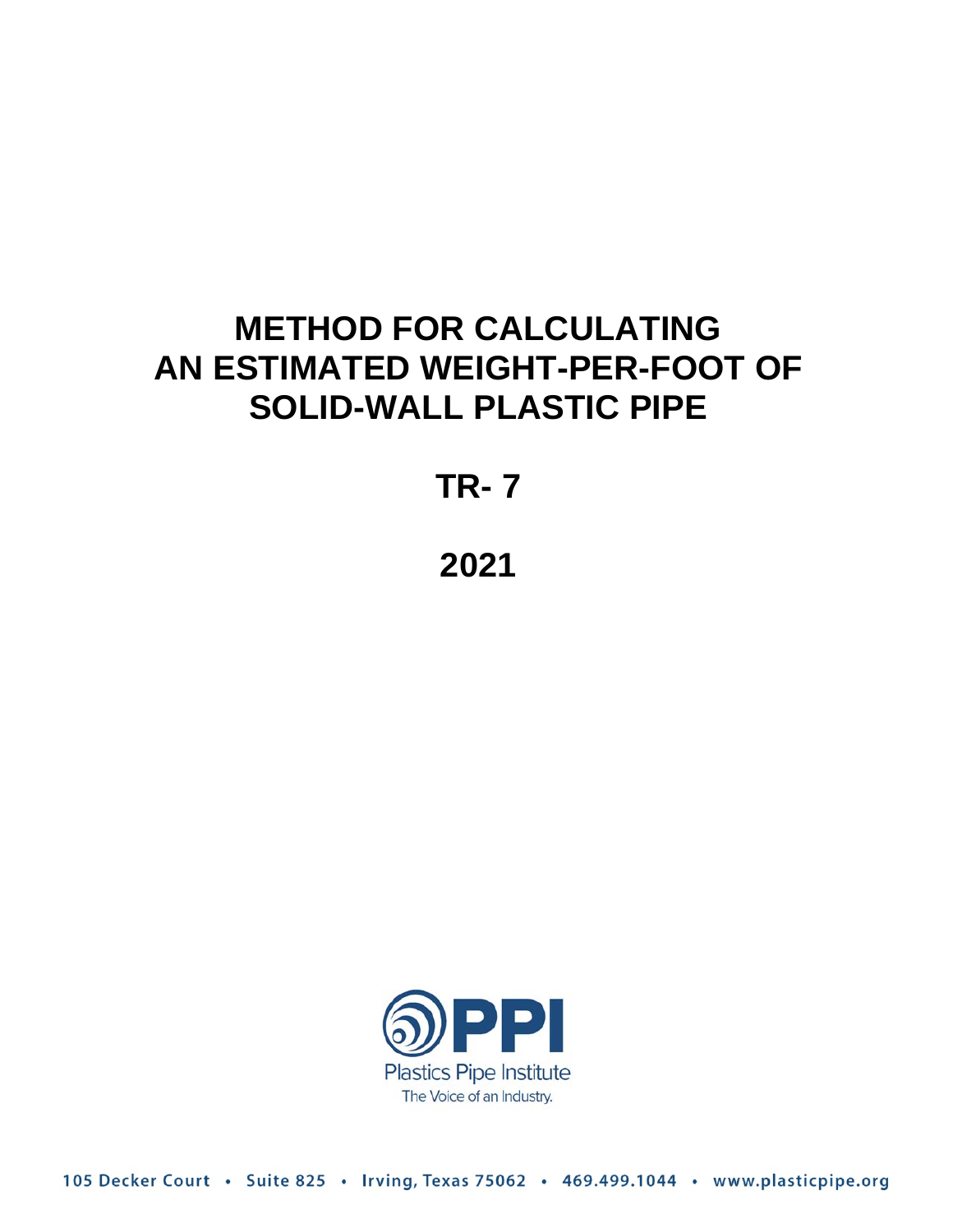### **Foreword**

This report was developed and published with the technical help and financial support of the members of the Plastics Pipe Institute, Inc. (PPI). The members have shown their interest in quality products by assisting independent standard-making and user organizations in the development of standards, and also by developing reports on an industry-wide basis to help engineers, code officials, specifying groups, and users.

The purpose of this technical report is to provide engineers, users, contractors, code officials, and other interested parties with a standard method for calculating an estimated, nominal weight-per-foot of solid wall plastic pipe. This method uses nominal average outside diameter and average wall thickness dimensions. Depending on the pipe manufacturing standard and production equipment used, the actual pipe weight may vary from the weight-per-foot determined by using this method. This Technical Report does not establish specifications, or standards, for pipe weight-per-foot. It is intended to provide general information for use in estimating pipe weight-per-foot. The pipe manufacturer should be consulted for their estimated pipe weight-per-foot.

PPI has prepared this report as a service to the industry. The information in this report is offered in good faith and believed to be accurate at the time of its preparation, but is offered "as is" without any express or implied warranty, including WARRANTIES OF MERCHANTABILITY AND FITNESS FOR A PARTICULAR PURPOSE. Additional information may be needed in some areas, especially with regard to unusual or special applications. Consult the manufacturer or material supplier for more detailed information. A listing of member manufacturers is available from PPI. PPI does not endorse the proprietary products or processes of any manufacturer, and assumes no responsibility for compliance with applicable laws and regulations.

PPI intends to revise this report from time to time, in response to comments and suggestions from users of this note. Please send suggestions for improvements to PPI. Information on other publications can be obtained by contacting PPI directly or visiting the web site.

The Plastics Pipe Institute, Inc.

[www.plasticpipe.org](https://www.plasticpipe.org/) 

This Technical Report, TR-7, was first issued in March 1968 and was revised in September 1988, May 2000, April 2007, November 2014 and September 2021.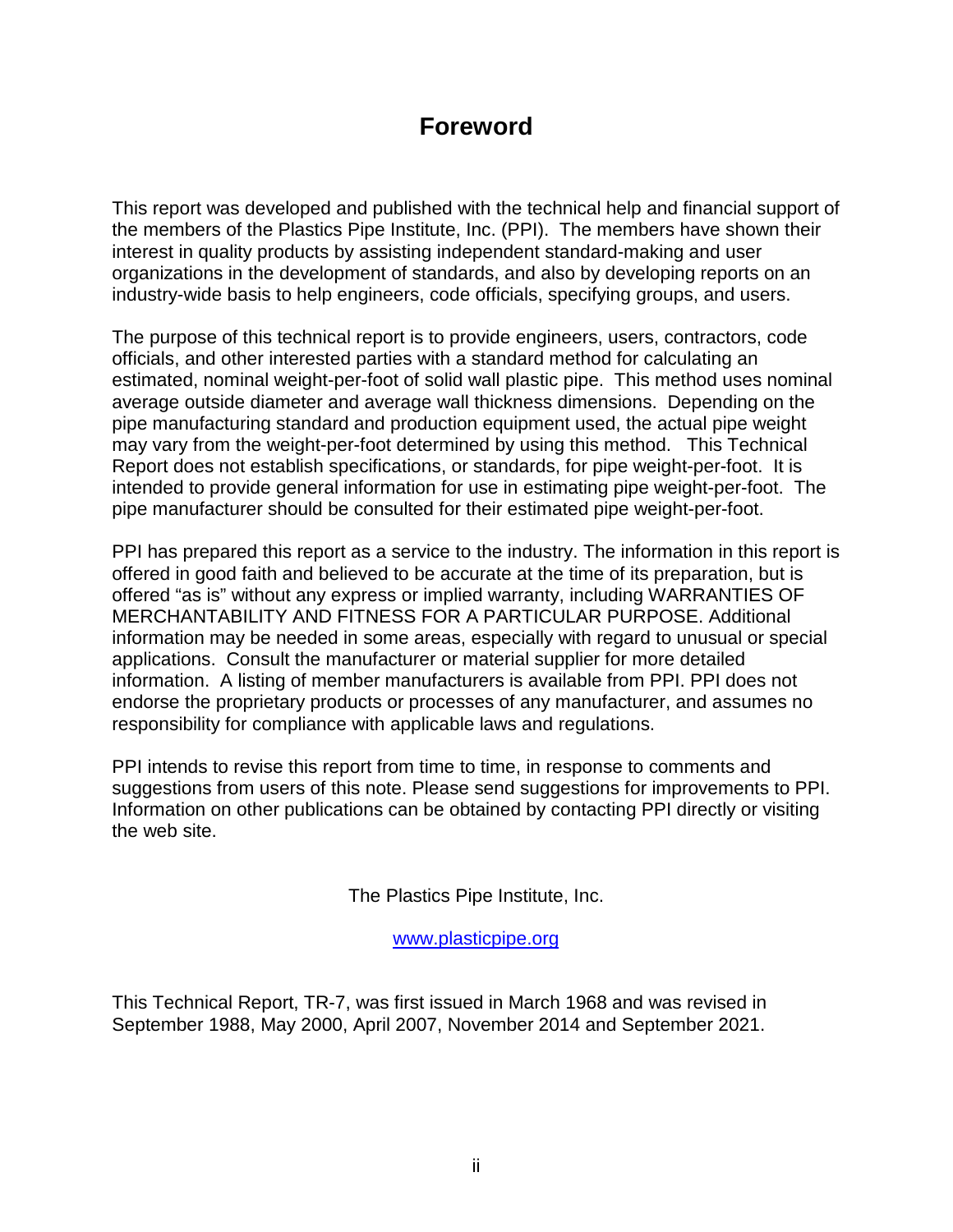### **Table of Contents**

| 2.0 |                                                                     |  |
|-----|---------------------------------------------------------------------|--|
| 3.0 |                                                                     |  |
|     |                                                                     |  |
|     |                                                                     |  |
|     | 3.3. Average Outside Diameter (OD), or Average Inside Diameter (ID) |  |
|     |                                                                     |  |
|     |                                                                     |  |
|     |                                                                     |  |
| 6.0 |                                                                     |  |
|     |                                                                     |  |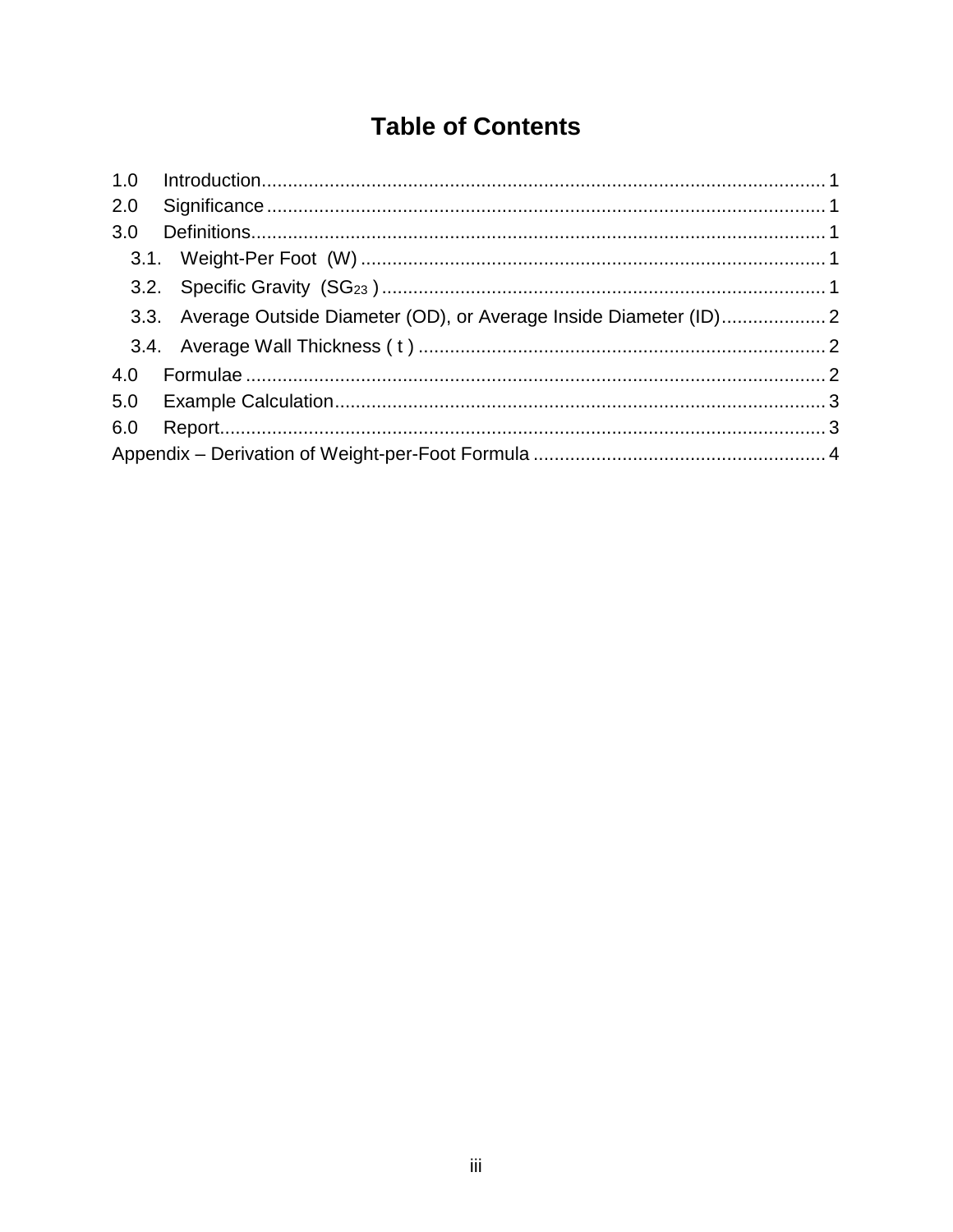#### **METHOD FOR CALCULATING AN ESTIMATED WEIGHT-PER-FOOT FOR SOLID-WALL PLASTIC PIPE**

#### <span id="page-3-0"></span>1.0 INTRODUCTION

This report describes a method for estimating the weight-per-foot for solid wall plastic pipe and tubing. This report does not set specifications, or standards, for product weights.

The estimated value can vary from production pipe weight per foot because actual product will vary from the average dimension and density values assumed within the method.

#### <span id="page-3-1"></span>2.0 SIGNIFICANCE

- TR-7 provides a standard method for calculating an estimated weight-perfoot of plastic pipe and tubing. The estimated weight-per-foot may be useful for project design, sales, shipping, and handling purposes. Use of this method provides information that is meaningful in commercial practice, benefiting both the consumer and the plastic pipe industry.
- The TR-7 method uses the density, in  $qm/cm<sup>3</sup>$  at 23 °C (73 °F) of the plastic pipe material compound, an average pipe outside diameter, an average pipe wall thickness, all in inches, to estimate pipe weight in pounds per foot. Depending upon the industry specification, pipe and tubing dimensions can vary; therefore, the user is strongly cautioned to obtain and review the pertinent product specifications. The pipe or tubing manufacturer should be consulted for the density of its plastic pipe compound (virgin resin plus pigment). In lieu of specific data, the density may be determined by testing per ASTM D792 or ASTM D1505.

#### <span id="page-3-3"></span><span id="page-3-2"></span>3.0 DEFINITIONS

#### 3.1. Weight-Per Foot (W)

<span id="page-3-4"></span>The solid wall pipe or tubing weight-per-foot, in pounds per foot, calculated using the material density, the average inside or outside diameter, and the average wall thickness, and rounded to three decimals for tubing and two decimal places for pipe.

3.2. Specific Gravity (SG<sub>23</sub>)

The specific gravity of the pigmented plastic pipe material compound at 23 °C, rounded to three decimal places. The density at 23 °C of the pigmented plastic pipe compound in grams per cubic centimeters divided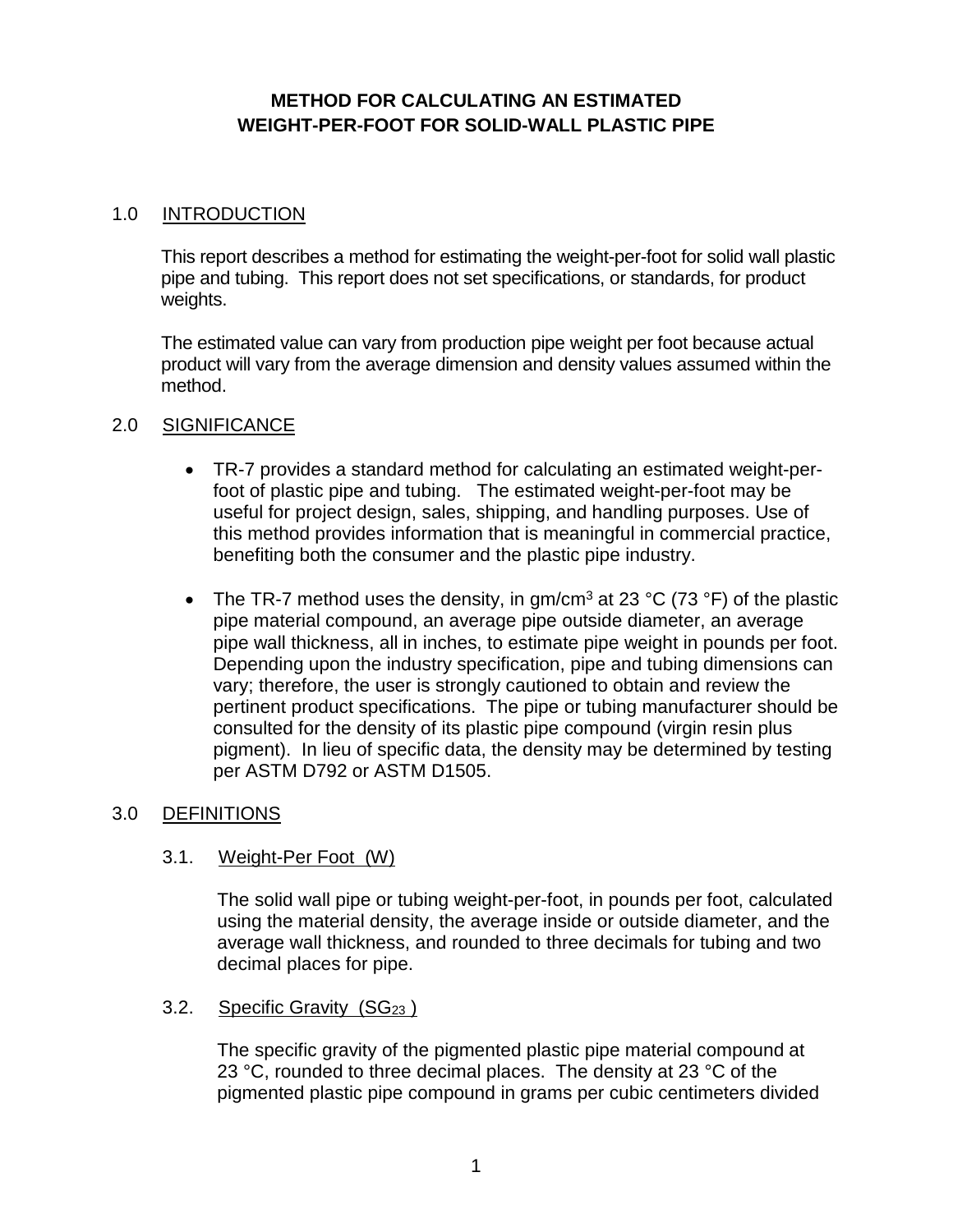by the density at 23 °C of water at 1.0 grams per cubic centimeter equals the specific gravity, which is dimensionless.

<span id="page-4-0"></span>**Note:** Do not use the SG of the un-pigmented base resin.

#### 3.3. Average Outside Diameter (OD), or Average Inside Diameter (ID)

The outside diameter or inside diameter value, in inches rounded to three decimal places, obtained from the applicable pipe standard, plus, if applicable, half of the total diameter tolerance.

If the diameter is specified as a minimum (maximum) value plus (or minus) a total tolerance, the average diameter is the minimum (maximum) value plus (or minus) half the total tolerance. If the diameter is specified as a value with a plus-or-minus tolerance, the average diameter is the specified value.

#### <span id="page-4-1"></span>3.4. Average Wall Thickness ( t )

The wall thickness value, in inches rounded to three decimal places, obtained from the applicable pipe standard, plus, if applicable, half the total wall thickness tolerance. If the wall thickness is specified as a minimum value plus a total tolerance, the average wall thickness equals the sum of the minimum value plus half the total tolerance. If the wall thickness is specified as a value with a plus-or-minus tolerance, the average wall thickness is the specified value.

**Note:** For large diameter extruded thermoplastic pipe, some specifications require a minimum wall thickness and a maximum percent eccentricity, but do not specify a maximum wall thickness. For convenience, 106% of the minimum wall thickness is used as an average wall thickness in this method. However, the actual average wall thickness can be greater. For example, if the thinnest wall measured is 2% greater than the specified minimum wall thickness, +12% eccentricity would allow the maximum wall thickness to be 14% above minimum wall thickness. For this example, the resultant average wall thickness value calculates to be 107% of the minimum wall thickness.

#### <span id="page-4-2"></span>4.0 FORMULAE

• Formulae for estimating the nominal weight-per-foot of solid wall plastic pipe, in pounds per foot, are given as follows; the derivation is presented in the Appendix:

$$
W = SG_{23} \times (OD^2 - ID^2) \times 0.34049
$$
 Eq. #1

• When the pipe dimensions are designated by outside diameter and wall thickness, equation #1 simplifies to:

$$
W = SG_{23} \times (OD - t_{avg}) \times t_{avg} \times 1.36196
$$
 Eq. #2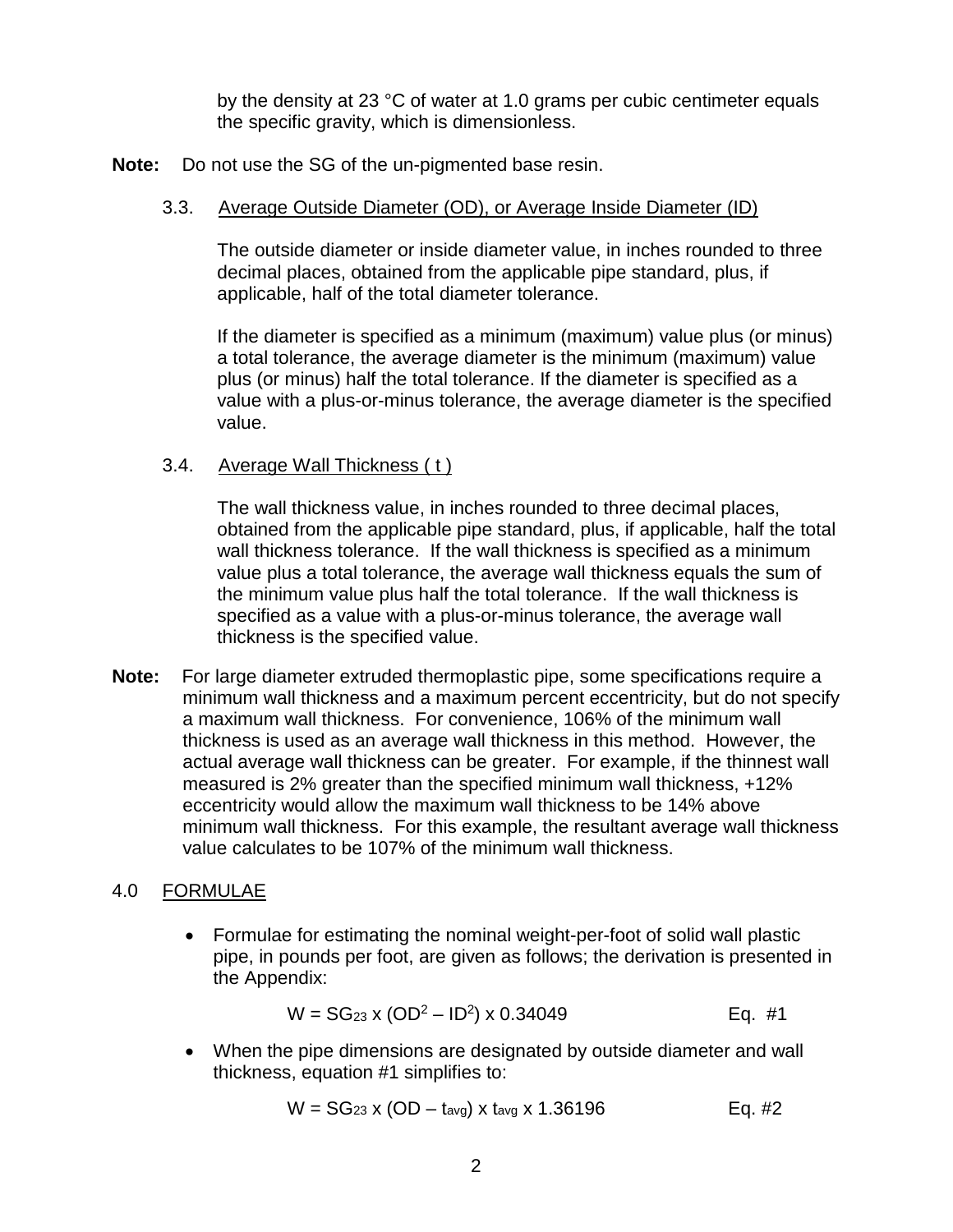• When the tube or pipe dimensions are designated by inside diameter and wall thickness, equation #1 simplifies to:

$$
W = SG_{23} \times (ID + t_{avg}) \times t_{avg} \times 1.36196
$$
 Eq. #3

#### <span id="page-5-0"></span>5.0 EXAMPLE CALCULATION

Calculate the weight per foot of High Density Polyethylene Pipe with an average outside diameter of 2.375 inches of DR 11 with a wall tolerance of +12%, with Specific Gravity, at 23 °C, of 0.955.

1. Determine the average wall thickness, tavg:

 $t_{min} = OD_{nominal} / DR = 2.375 / 11 = 0.216$  inches

 $t_{avg} = t_{min} \times (1 + (0.12 / 2) = t_{min} \times 1.06 = 0.216" \times 1.06 = 0.229$  inches

2. Determine the average weight per foot:

 $W = 0.955$  x (2.375 – 0.229) x 0.229 x 1.36196 = 0.639 lbs/ft

#### <span id="page-5-1"></span>6.0 REPORT

The report should include the following:

- Complete identification of the material from which the pipe is made.
- The Specific Gravity at 23 °C, (73 °F) of the material, to three decimal places (e.g., 0.955).
- The dimensions and tolerances of the pipe, and the standard or specification from which these dimensions and tolerances were taken.
- The Weight-per-Foot, rounded to two decimal places.

**Note:** For tubing diameters, rounding to three or more places is advisable.